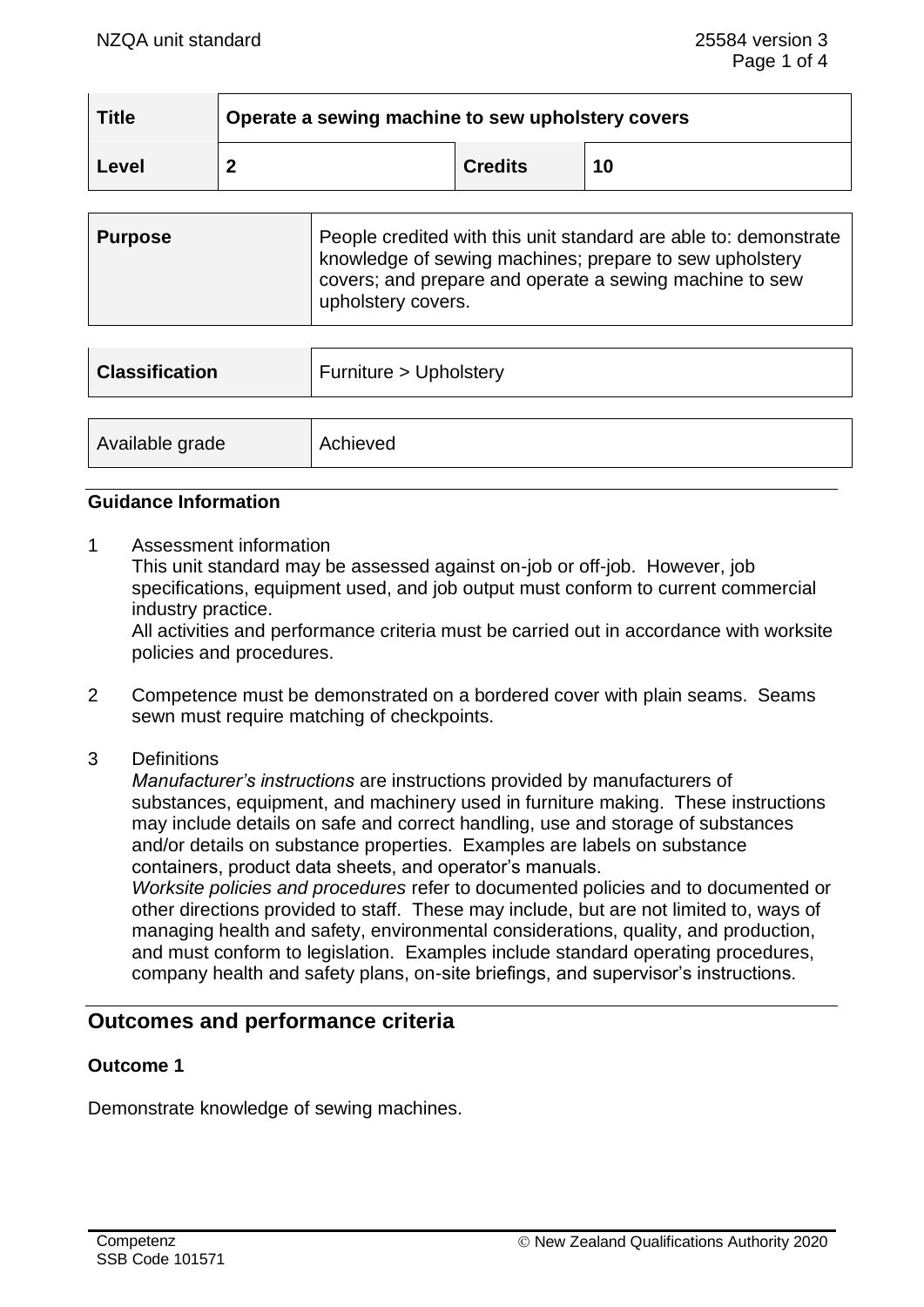# **Performance criteria**

1.1 Features of sewing machines are identified, and their purpose is explained in accordance with manufacturer's instructions.

> Range spools, bobbins, feet, foot peddle, on-off switch, tension adjustment control, reverse control, foot lift, stitch adjustment control, needle.

1.2 Basic sewing is explained in terms of purpose and technique.

Range back tacking, plain stitching, fabric feeding.

- 1.3 Stitch size and tension adjustments are explained in accordance with manufacturer's instructions.
- 1.4 Sewing machine maintenance requirements are explained in accordance with manufacturer's instructions.

Range lubrication, knives, cleanliness, needles.

## **Outcome 2**

Prepare to sew upholstery covers.

# **Performance criteria**

| 2.1 |                 | Job specifications are obtained and interpreted.                        |
|-----|-----------------|-------------------------------------------------------------------------|
|     | Range           | number of items, sewing sequence.                                       |
| 2.2 | specifications. | Thread colour is selected in accordance with fabric colour and/or job   |
| 2.3 |                 | Machine attachments are selected in accordance with job specifications. |
|     | Range           | needle, bobbins, feet.                                                  |
| 2.4 |                 | Machine and work surfaces are made free of lubricants and debris.       |

#### **Outcome 3**

Prepare a sewing machine for sewing upholstery covers.

# **Performance criteria**

3.1 Pre-start checks are performed in accordance with the manufacturer's recommendations.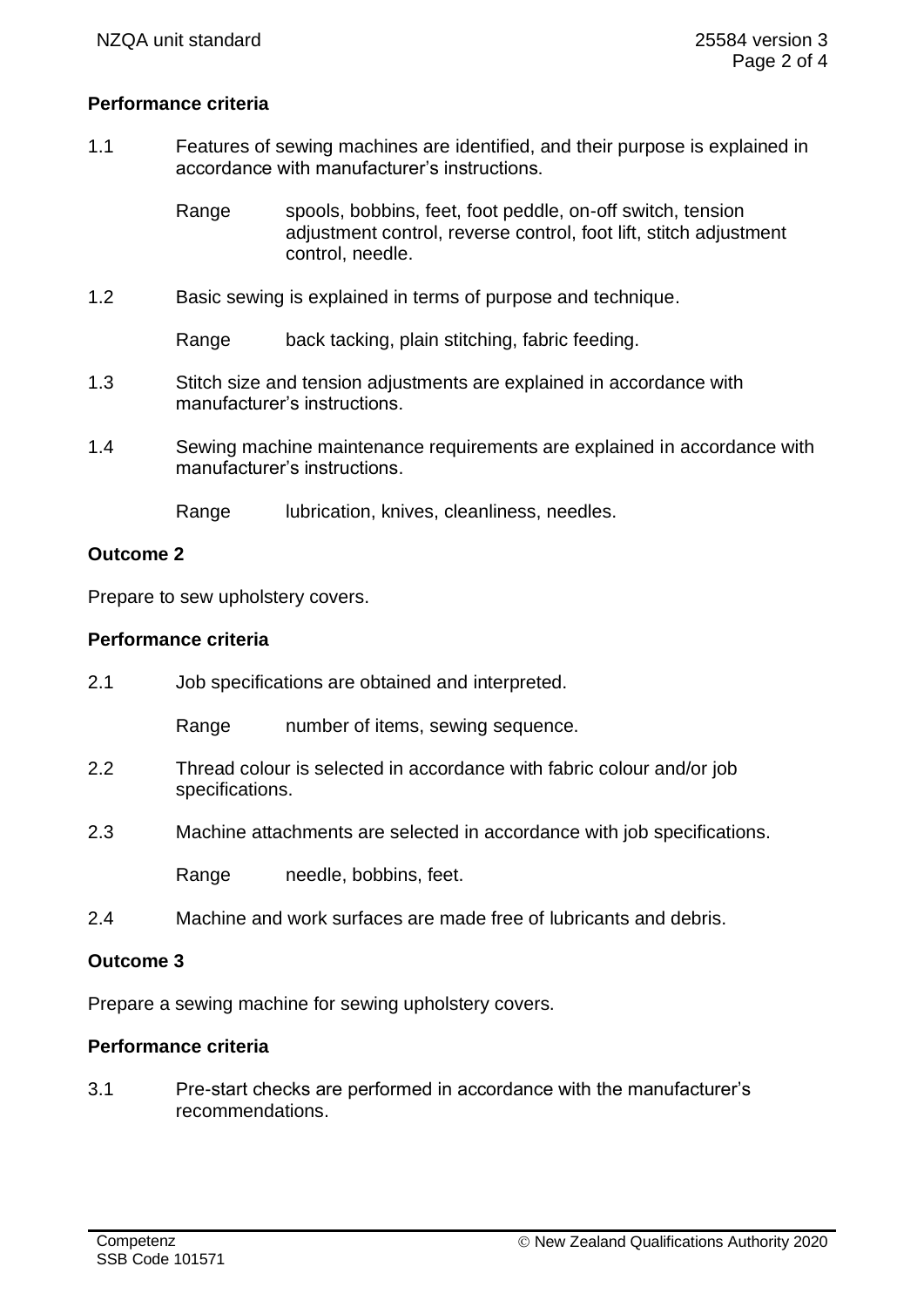3.2 Machine attachments are fitted to machine in accordance with manufacturer's instructions.

Range needle, bobbins, feet.

3.3 Machine is threaded in accordance with manufacturer's instructions.

Range bobbins, needle, spools.

3.4 Test seam is sewn and stitch size and tensions are checked and adjusted if required.

### **Outcome 4**

Operate a sewing machine to sew upholstery covers.

### **Performance criteria**

- 4.1 Sewing machine is operated in accordance with manufacturer's instructions.
- 4.2 Beginning and end of seams are back tacked.
- 4.3 Output of machine is monitored and adjusted where necessary in accordance with job specifications.

Range stitch size, tension.

- 4.4 Seams are sewn in accordance with job specifications.
	- Range straight, even seam allowance, no puckering, even stitch size, checkpoints matched.
- 4.5 Work area is left clean, clear, and safe.

| Replacement information   This unit standard replaced unit standard 14361. |
|----------------------------------------------------------------------------|
|----------------------------------------------------------------------------|

| <b>Planned review date</b> | 31 December 2024 |
|----------------------------|------------------|
|----------------------------|------------------|

## **Status information and last date for assessment for superseded versions**

| <b>Process</b> | <b>Version</b> | <b>Date</b>      | <b>Last Date for Assessment</b> |
|----------------|----------------|------------------|---------------------------------|
| Registration   |                | 19 June 2009     | 31 December 2018                |
| Review         |                | 19 March 2015    | N/A                             |
| Review         | ີ<br>w         | 26 November 2020 | N/A                             |